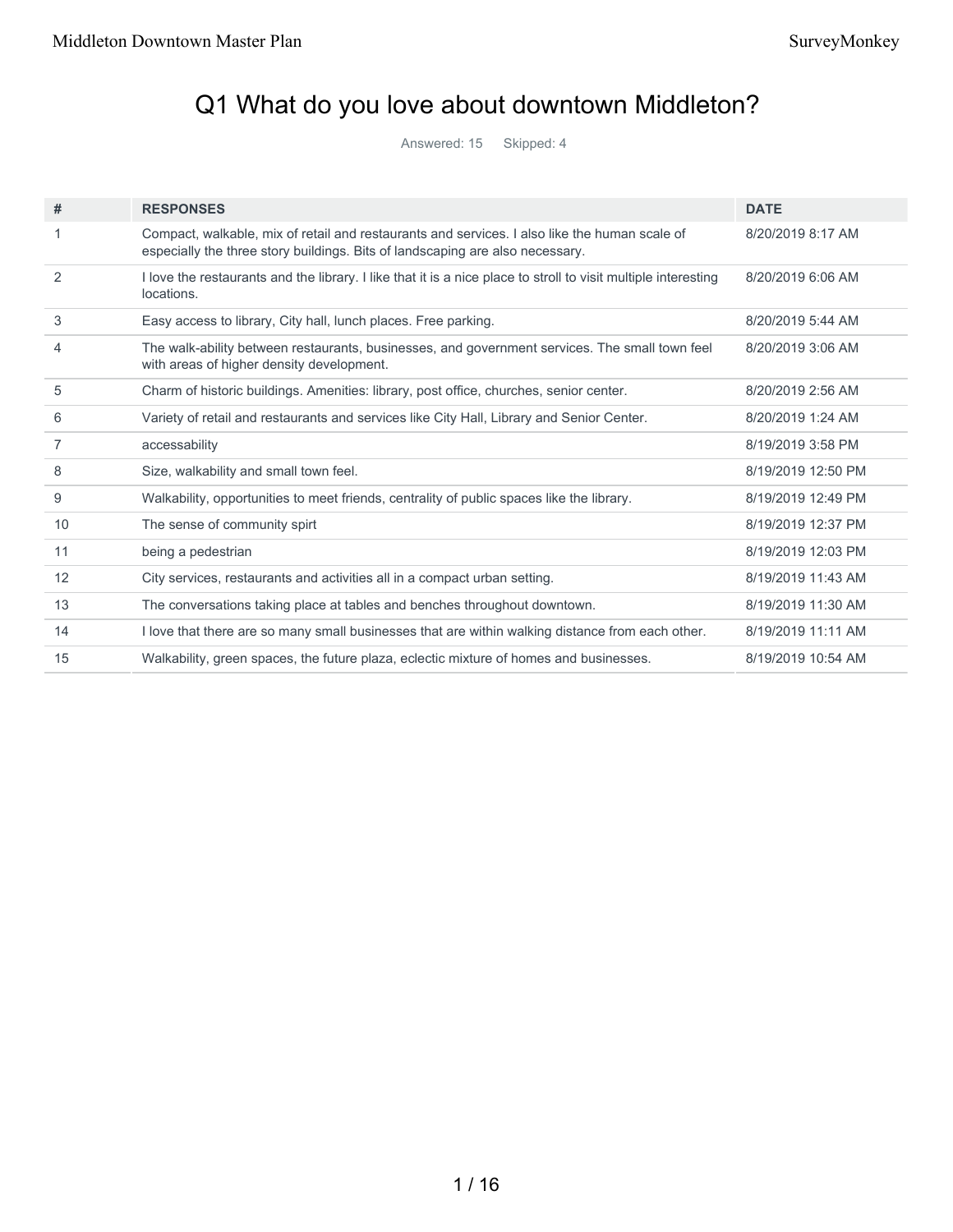# Q2 What about downtown Middleton should be improved?

Answered: 16 Skipped: 3

| #  | <b>RESPONSES</b>                                                                                                                       | <b>DATE</b>        |
|----|----------------------------------------------------------------------------------------------------------------------------------------|--------------------|
| 1  | Innovative stormwater solutions in curb reconstructions, more bike racks, safer ped crossing at<br>Parmenter and Hubbard.              | 8/20/2019 8:17 AM  |
| 2  | It is already quite walkable, but making it more walkable and bike friendly would be a good goal.                                      | 8/20/2019 6:06 AM  |
| 3  | Better snow removal at the Senior Center for staff & the public. More parking.                                                         | 8/20/2019 5:44 AM  |
| 4  | Less land used for surface parking.                                                                                                    | 8/20/2019 3:06 AM  |
| 5  | Better use of current surface parking lots. Consolidate city resources.                                                                | 8/20/2019 2:56 AM  |
| 6  | The flow of people and traffic need to be improved. More parking plus more handicap parking.                                           | 8/20/2019 1:24 AM  |
| 7  | parking                                                                                                                                | 8/19/2019 3:58 PM  |
| 8  | Parking and visibility for drivers.                                                                                                    | 8/19/2019 12:50 PM |
| 9  | Traffic flow and parking can be a challenge. Green space.                                                                              | 8/19/2019 12:49 PM |
| 10 | Parking                                                                                                                                | 8/19/2019 12:37 PM |
| 11 | retail                                                                                                                                 | 8/19/2019 12:03 PM |
| 12 | Completion of the plaza                                                                                                                | 8/19/2019 11:43 AM |
| 13 | Weeds are taking over many street terraces and parking lots. This conveys a lack of care.                                              | 8/19/2019 11:30 AM |
| 14 | I would love to see more activated spaces that invite people to spend time downtown, whether or<br>not they are spending money or not. | 8/19/2019 11:11 AM |
| 15 | Affordability (there is very little affordable housing nearby), reduce the number of surface parking<br>spaces, public art(!).         | 8/19/2019 10:54 AM |
| 16 | City hall lawn!!!                                                                                                                      | 8/19/2019 10:53 AM |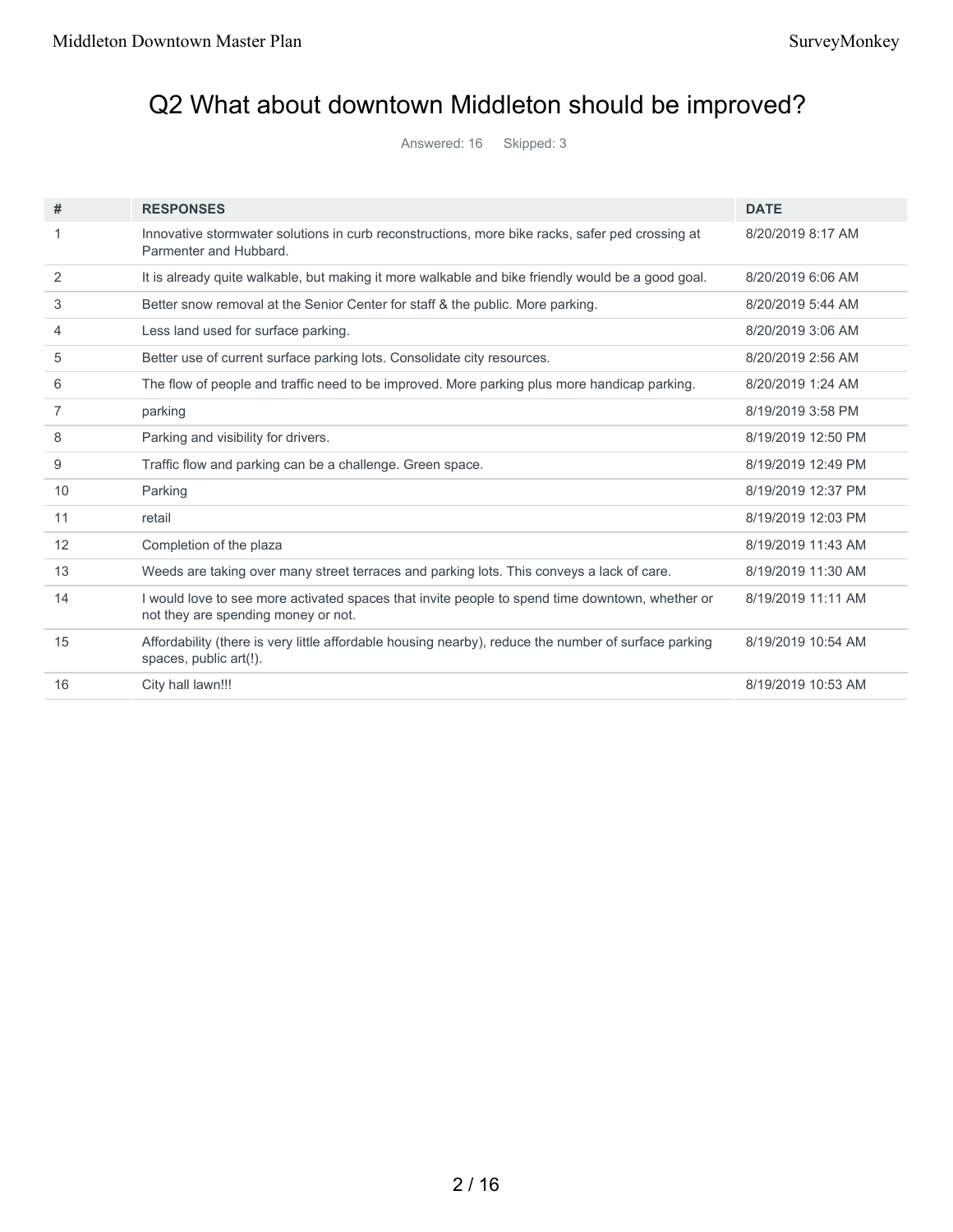# Q3 Please rate the importance of the following factors in your evaluation of the Community Campus plan.

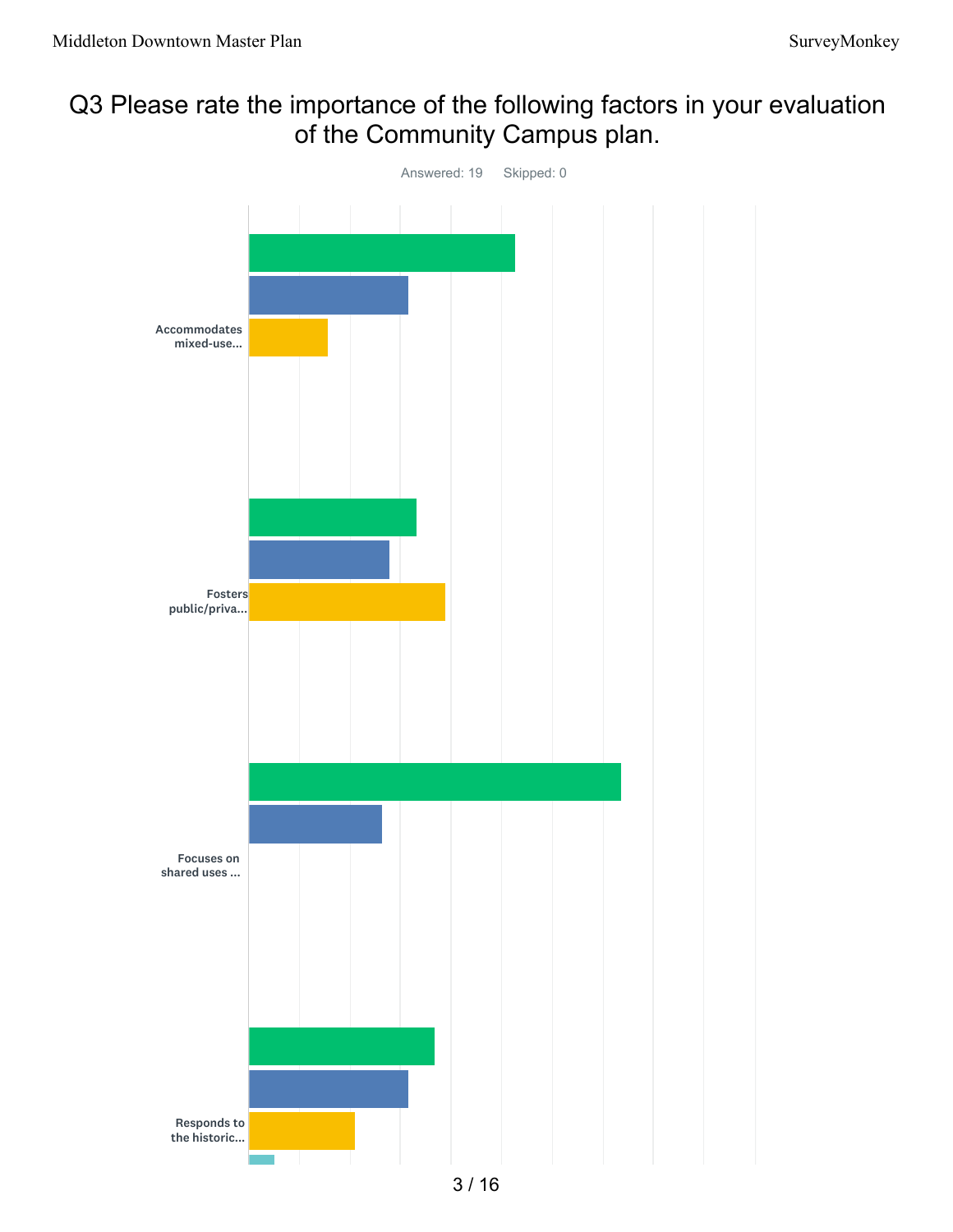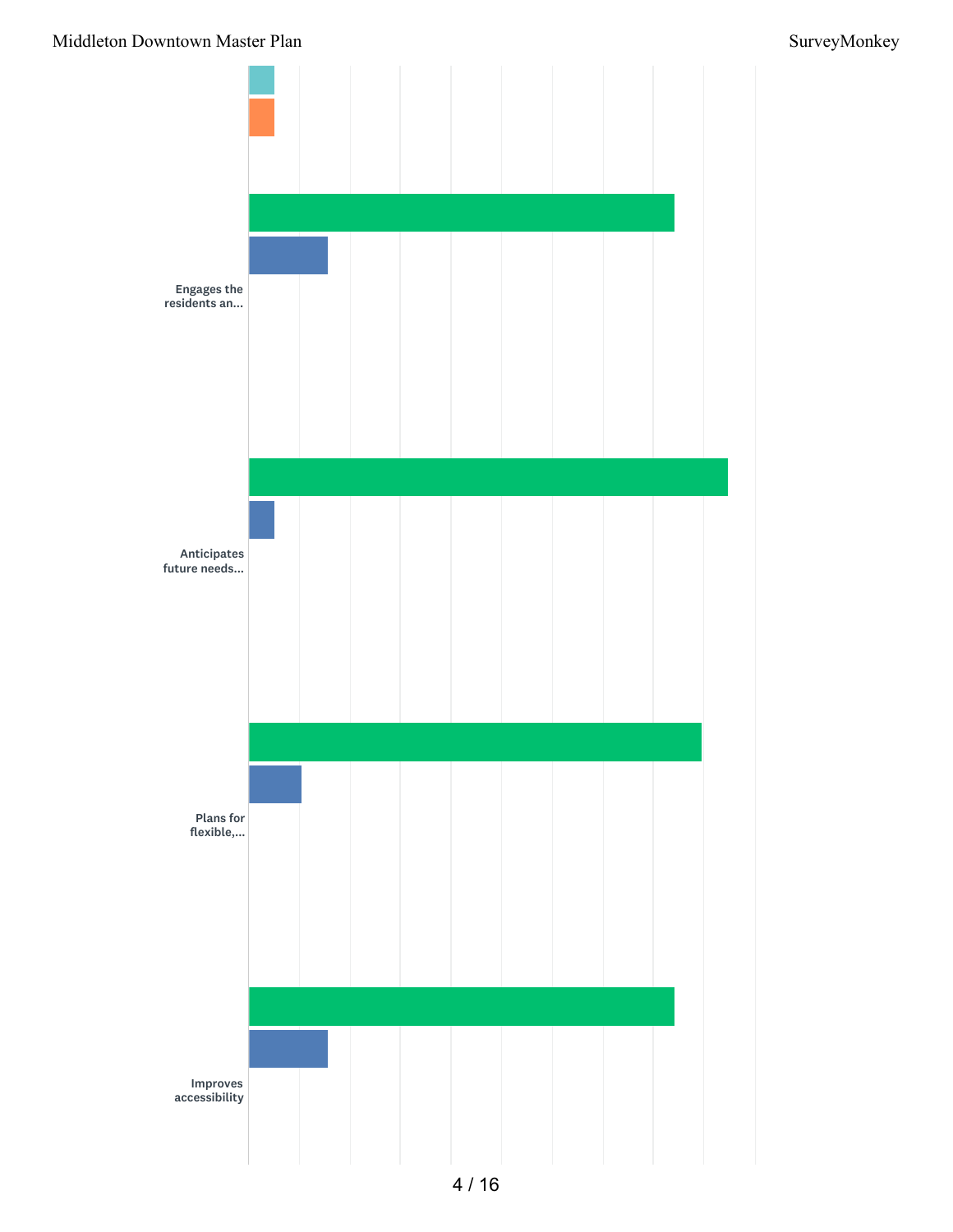**AVERAGE**

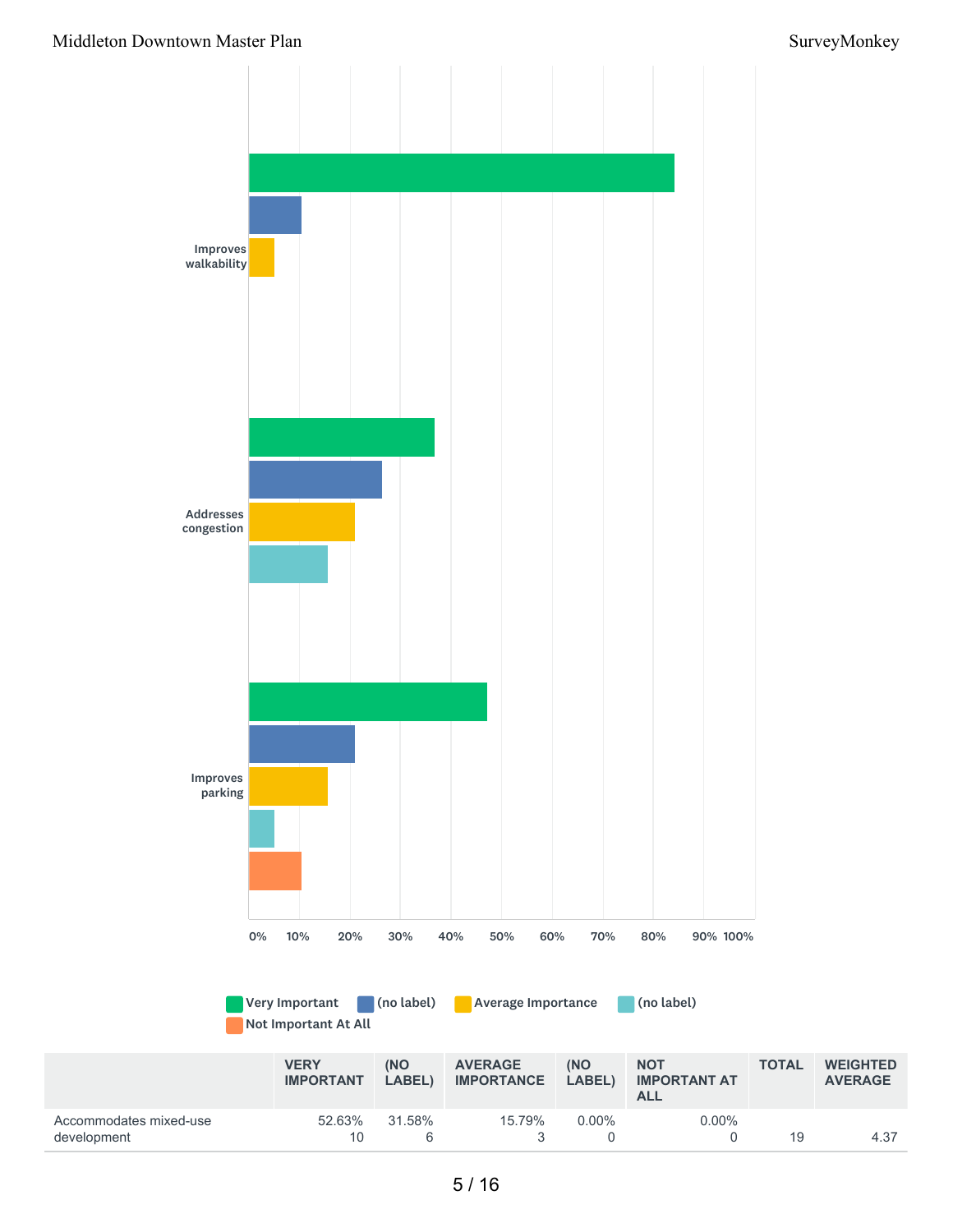| Fosters public/private partnerships                                         | 33.33%<br>6  | 27.78%<br>5              | 38.89%        | $0.00\%$<br>0 | $0.00\%$<br>$\Omega$     | 18 | 3.94 |
|-----------------------------------------------------------------------------|--------------|--------------------------|---------------|---------------|--------------------------|----|------|
| Focuses on shared uses and<br>amenities                                     | 73.68%<br>14 | 26.32%<br>5              | $0.00\%$<br>0 | $0.00\%$<br>0 | $0.00\%$<br>$\Omega$     | 19 | 4.74 |
| Responds to the historic character<br>of downtown Middleton                 | 36.84%<br>7  | 31.58%<br>6              | 21.05%<br>4   | 5.26%         | 5.26%                    | 19 | 3.89 |
| Engages the residents and<br>downtown businesses in the<br>planning process | 84.21%<br>16 | 15.79%<br>3              | $0.00\%$<br>0 | $0.00\%$<br>0 | $0.00\%$<br>$\Omega$     | 19 | 4.84 |
| Anticipates future needs and uses<br>of the community                       | 94.74%<br>18 | 5.26%                    | $0.00\%$<br>0 | $0.00\%$<br>0 | $0.00\%$<br>$\Omega$     | 19 | 4.95 |
| Plans for flexible, multi-use facilites<br>and spaces                       | 89.47%<br>17 | 10.53%<br>2              | $0.00\%$<br>0 | $0.00\%$<br>0 | $0.00\%$<br>$\Omega$     | 19 | 4.89 |
| Improves accessibility                                                      | 84.21%<br>16 | 15.79%<br>3              | $0.00\%$<br>0 | $0.00\%$<br>0 | $0.00\%$<br>$\Omega$     | 19 | 4.84 |
| Improves walkability                                                        | 84.21%<br>16 | 10.53%<br>$\overline{2}$ | 5.26%         | $0.00\%$<br>0 | $0.00\%$<br>$\Omega$     | 19 | 4.79 |
| Addresses congestion                                                        | 36.84%<br>7  | 26.32%<br>5              | 21.05%<br>4   | 15.79%<br>3   | $0.00\%$<br>$\mathbf{0}$ | 19 | 3.84 |
| Improves parking                                                            | 47.37%<br>9  | 21.05%<br>4              | 15.79%<br>3   | 5.26%         | 10.53%<br>$\overline{2}$ | 19 | 3.89 |

| <b>OTHER (PLEASE SPECIFY)</b>                               | <b>DATE</b>        |
|-------------------------------------------------------------|--------------------|
| Cutting edge sustainability that sets example for community | 8/20/2019 8:17 AM  |
| Create art pieces which defines Middleton                   | 8/19/2019 11:51 AM |
| Exciting architectural statement                            | 8/19/2019 11:30 AM |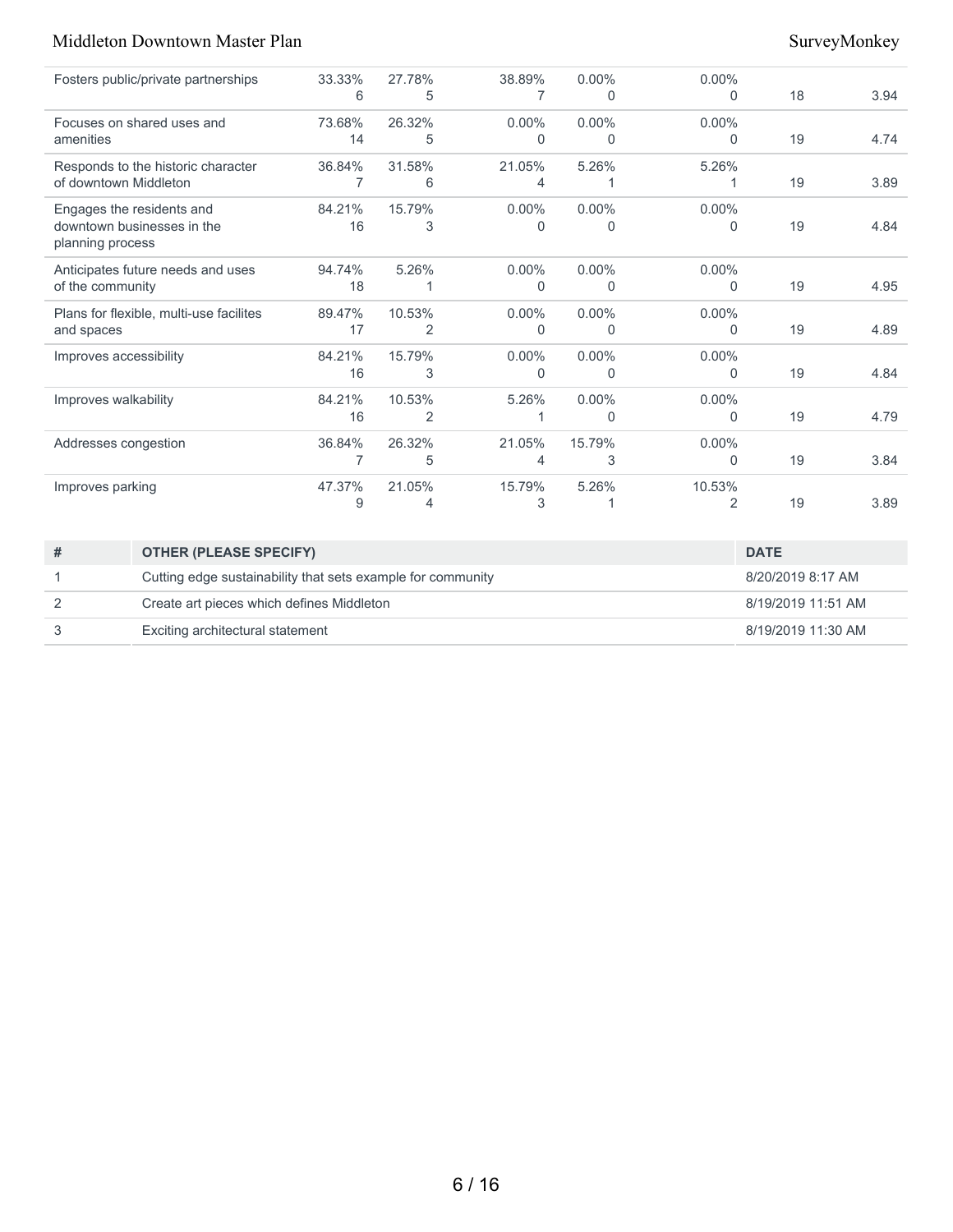# Q4 Identify another community's downtown or municipal facility that you find pleasing. What is it that you are drawn to?

Answered: 15 Skipped: 4

| #              | <b>RESPONSES</b>                                                                                                                                                                                                                                                                                                                                                                                                                                                                                                                  | <b>DATE</b>        |
|----------------|-----------------------------------------------------------------------------------------------------------------------------------------------------------------------------------------------------------------------------------------------------------------------------------------------------------------------------------------------------------------------------------------------------------------------------------------------------------------------------------------------------------------------------------|--------------------|
| 1              | I saw a municipal building in Iceland once that had a green wall, and served as a place where<br>community gathered in winter for art openings, exhibits, gatherings, parties, etc. It felt like the<br>people's building.                                                                                                                                                                                                                                                                                                        | 8/20/2019 8:17 AM  |
| 2              | I can't identify a particular community, but I like when communities have a welcoming feel in the<br>downtown area. Good for strolling in the evening. Pleasant lighting, central green areas, a<br>gathering spot with a feature of interest (fountain, artwork, plaza, etc.). Many nice restaurants and<br>interesting retail stores to visit.                                                                                                                                                                                  | 8/20/2019 6:06 AM  |
| 3              | Wauwatosa WI, Cedarburg WI, Galena IL,                                                                                                                                                                                                                                                                                                                                                                                                                                                                                            | 8/20/2019 3:06 AM  |
| 4              | Galena.                                                                                                                                                                                                                                                                                                                                                                                                                                                                                                                           | 8/20/2019 2:56 AM  |
| 5              | Few towns out east where the parking is always behind the building and the streets are open to<br>walking only.                                                                                                                                                                                                                                                                                                                                                                                                                   | 8/20/2019 1:24 AM  |
| 6              | family-like atmosphere                                                                                                                                                                                                                                                                                                                                                                                                                                                                                                            | 8/19/2019 3:58 PM  |
| $\overline{7}$ | Do not have experience with any other facility that comes to mind as pleasing.                                                                                                                                                                                                                                                                                                                                                                                                                                                    | 8/19/2019 12:50 PM |
| 8              | Waunakee - mixed use.                                                                                                                                                                                                                                                                                                                                                                                                                                                                                                             | 8/19/2019 12:49 PM |
| 9              | Everything in one location shopping, food and activities                                                                                                                                                                                                                                                                                                                                                                                                                                                                          | 8/19/2019 12:37 PM |
| 10             | Stoughton is nicely defined by the Main Street                                                                                                                                                                                                                                                                                                                                                                                                                                                                                    | 8/19/2019 12:03 PM |
| 11             | Stoughton has a great retail component.                                                                                                                                                                                                                                                                                                                                                                                                                                                                                           | 8/19/2019 11:43 AM |
| 12             | Bloomington, Indiana. Outdoor seating around cafes, street performers, quality architecture.                                                                                                                                                                                                                                                                                                                                                                                                                                      | 8/19/2019 11:30 AM |
| 13             | The town I grew up in, Naperville, IL has a very cute and picturesque downtown. They have trees<br>lining the terraces, and in the winter, they wrap them in lights which bring people to take pictures<br>along the street. They also utilize alleys between businesses by painting murals with the town's<br>history or important figures to engage the people walking by.                                                                                                                                                      | 8/19/2019 11:11 AM |
| 14             | I like Madison's downtown because there is a lot to do (cultural amenities/restaurants/art). I like<br>Stoughton's downtown because it contains a lot of historic buildings and covers a large area.<br>Outside of Wisconsin, I like downtown lowa City, which has an active pedestrian mall with a lot of<br>interesting public art. Their library on the ped mall is a great way to create highly functional<br>outdoor space. They have a playground for kids where parents don't have to worry about vehicles<br>whizzing by. | 8/19/2019 10:54 AM |
| 15             | The MOC as it is a 3 department shared facility.                                                                                                                                                                                                                                                                                                                                                                                                                                                                                  | 8/19/2019 10:53 AM |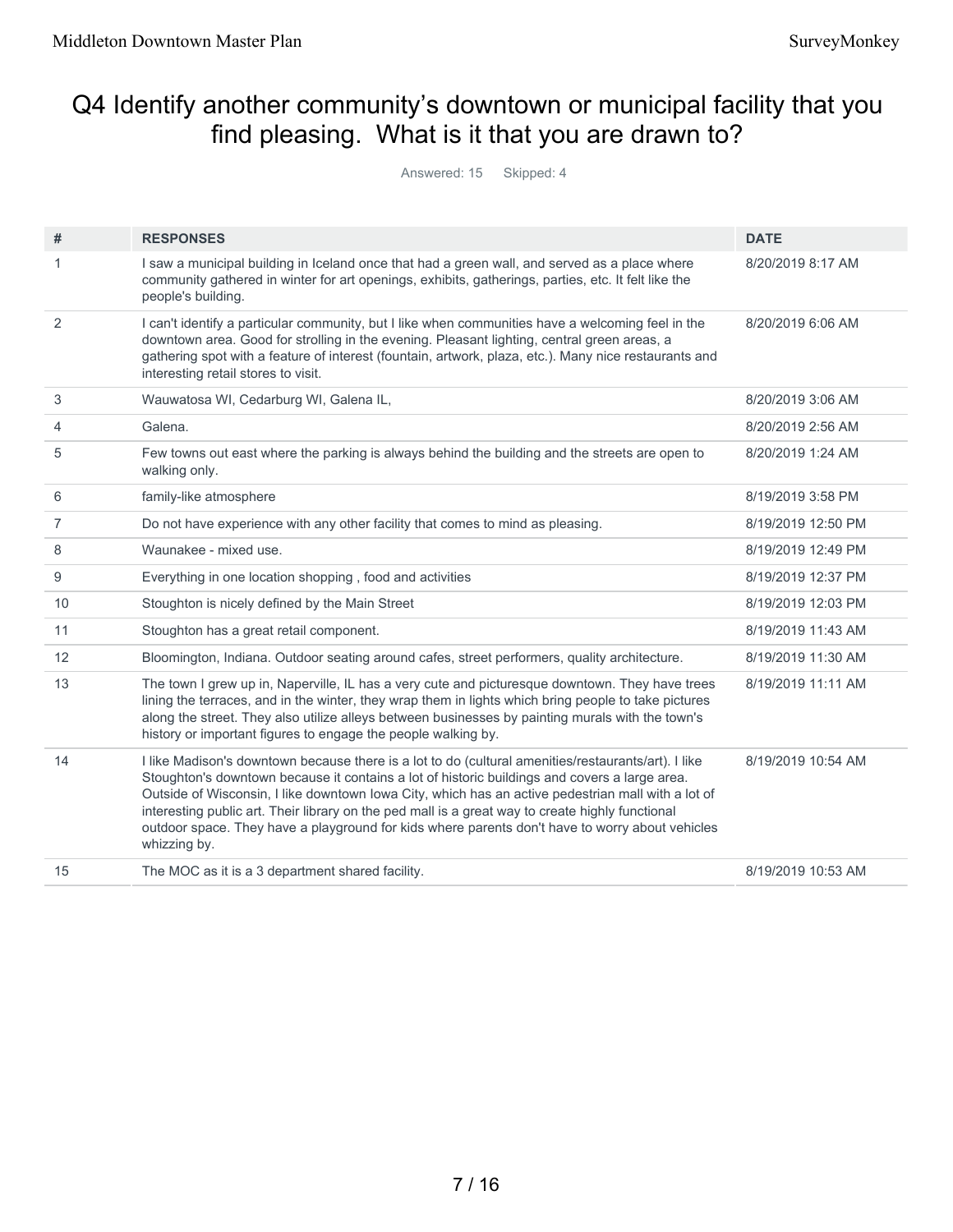# Q5 What are your goals for the downtown Middleton Community Campus planning project?

Answered: 16 Skipped: 3

| #              | <b>RESPONSES</b>                                                                                                                                                                                                                                                                                                                                      | <b>DATE</b>        |
|----------------|-------------------------------------------------------------------------------------------------------------------------------------------------------------------------------------------------------------------------------------------------------------------------------------------------------------------------------------------------------|--------------------|
| 1              | Sustainability built into every aspect - pushing the envelope on this to the highest possible level.<br>And community involvement where people feel invested in its development and end-use. Cool<br>design too.Multi- purpose. Able to meet changing needs and technologies into the future. Thought<br>put to end use as well- life cycle analysis. | 8/20/2019 8:17 AM  |
| 2              | Expand the library to allow it to offer more programs and activities (not just a place to store books).<br>This could include shared space between the library, the senior center, retail space, apartments,<br>city hall, etc.                                                                                                                       | 8/20/2019 6:06 AM  |
| 3              | Create municipal buildings with a better flow and easier access for the public.                                                                                                                                                                                                                                                                       | 8/20/2019 3:06 AM  |
| 4              | Maximize and consolidate like activities. Sustainable design and accessible by everyone.                                                                                                                                                                                                                                                              | 8/20/2019 2:56 AM  |
| 5              | Flow of people and traffic. More transportation that can take you from one area to another like the<br>trolley. Buildings designed to have more space for use.                                                                                                                                                                                        | 8/20/2019 1:24 AM  |
| 6              | ease of accessability                                                                                                                                                                                                                                                                                                                                 | 8/19/2019 3:58 PM  |
| $\overline{7}$ | An accessible facility that can serve the needs of all age groups going into the future.                                                                                                                                                                                                                                                              | 8/19/2019 12:50 PM |
| 8              | That it continues to be a community space - accessible and welcoming for all ages and abilities.                                                                                                                                                                                                                                                      | 8/19/2019 12:49 PM |
| 9              | To meet the future demand for resources                                                                                                                                                                                                                                                                                                               | 8/19/2019 12:37 PM |
| 10             | Partnerships and better collaboration                                                                                                                                                                                                                                                                                                                 | 8/19/2019 12:03 PM |
| 11             | Creative, visionary, flexible, anticipates technological changes, brings future to the present                                                                                                                                                                                                                                                        | 8/19/2019 11:51 AM |
| 12             | Wise planning of City facilities for the next 50 years combined with private housing and perhaps<br>retail.                                                                                                                                                                                                                                           | 8/19/2019 11:43 AM |
| 13             | To create an inclusive campus that appeals to many cultures--a place where all feel welcome as<br>they interact with city and community resources.                                                                                                                                                                                                    | 8/19/2019 11:30 AM |
| 14             | I hope to see a campus that is welcoming and open to the public that not only addresses the most<br>current and pressing needs of the community, but also anticipates for future challenges. I want<br>flexible spaces that also encourages city government to break out of traditional silos.                                                        | 8/19/2019 11:11 AM |
| 15             | Address the inefficient space use and outdated facilities in City Hall. Create one point of service so<br>that residents can better understand where to go when they enter the building. Better utilization of<br>land. Would love to see the Community Campus feel more integrated into the downtown.                                                | 8/19/2019 10:54 AM |
| 16             | Combined facility, covered employee parking. an actual break room, cafeteria,                                                                                                                                                                                                                                                                         | 8/19/2019 10:53 AM |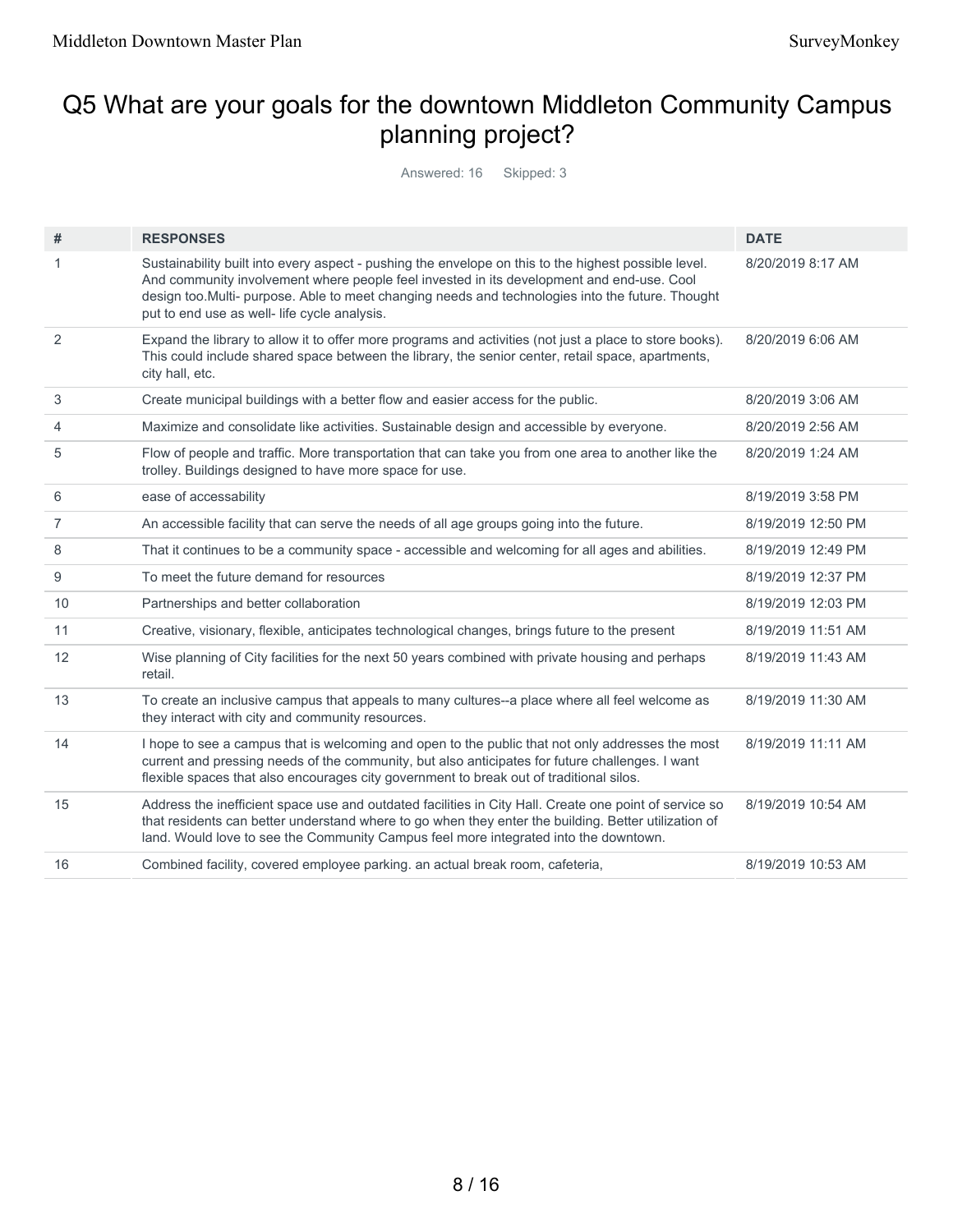# Q6 Looking ahead 10 years what does downtown Middleton look like?

Answered: 16 Skipped: 3

| #  | <b>RESPONSES</b>                                                                                                                                                                                                                                                                                                                                                                                                                                                        | <b>DATE</b>        |
|----|-------------------------------------------------------------------------------------------------------------------------------------------------------------------------------------------------------------------------------------------------------------------------------------------------------------------------------------------------------------------------------------------------------------------------------------------------------------------------|--------------------|
| 1  | Dense, walkable, human scale, a hub with great connections to other cities via regional transit<br>links. Small green spaces embedded into plan. Like Olmsted's idea of green fingers extending out<br>into the city. Beautiful street trees, multiple places to sit and gather. Vibrant business community<br>that supports one another. A place where everyone feels welcome.                                                                                         | 8/20/2019 8:17 AM  |
| 2  | More walking paths and bike paths, easily accessible for people using wheelchairs and walkers.<br>Possibly less parking and less roads for cars in the downtown area, but still need roads and<br>parking on the outskirts.                                                                                                                                                                                                                                             | 8/20/2019 6:06 AM  |
| 3  | Many small businesses, restaurants, same access to sidewalks, a completed and vibrant plaza, a<br>new and improved library as a focal point, municipal buildings with good flow and easy access for<br>the public.                                                                                                                                                                                                                                                      | 8/20/2019 3:06 AM  |
| 4  | Vibrant, family friendly, walkable.                                                                                                                                                                                                                                                                                                                                                                                                                                     | 8/20/2019 2:56 AM  |
| 5  | Not congested but pleasant to move around in.                                                                                                                                                                                                                                                                                                                                                                                                                           | 8/20/2019 1:24 AM  |
| 6  | good question                                                                                                                                                                                                                                                                                                                                                                                                                                                           | 8/19/2019 3:58 PM  |
| 7  | Hopefully not a lot more 3 and 4 story condo buildings.                                                                                                                                                                                                                                                                                                                                                                                                                 | 8/19/2019 12:50 PM |
| 8  | Vibrant community space with history, roots, and and a clear identity that serves local residents<br>and is a destination for dining and other services.                                                                                                                                                                                                                                                                                                                | 8/19/2019 12:49 PM |
| 9  | Well planned spaces that take generational differences into account                                                                                                                                                                                                                                                                                                                                                                                                     | 8/19/2019 12:37 PM |
| 10 | More people, more cars, more demand for services.                                                                                                                                                                                                                                                                                                                                                                                                                       | 8/19/2019 12:03 PM |
| 11 | Destination where folks from all over come to and tell their neighbors, friends,  go to Middleton --<br>art, music, museum, meeting places, events                                                                                                                                                                                                                                                                                                                      | 8/19/2019 11:51 AM |
| 12 | A thriving retail sector with many new residents in multi-family housing and a continued bevy of<br>restaurants with a public plaza that is dynamic with many special events.                                                                                                                                                                                                                                                                                           | 8/19/2019 11:43 AM |
| 13 | Highly active pedestrian zone with daily activities in and around the streets, with single-occupancy<br>vehicle parking relegated to the periphery or underground.                                                                                                                                                                                                                                                                                                      | 8/19/2019 11:30 AM |
| 14 | A place bustling with people at all hours of the day. A place that not only attracts local residents,<br>but their children as a place to spend time after school. Middleton can also be a place for young<br>adults where they begin their careers and stay to build their families.                                                                                                                                                                                   | 8/19/2019 11:11 AM |
| 15 | More people on the sidewalks because more people are living/working downtown. I would love to<br>see Terrace Avenue be better connected as an extension of the downtown. I want to be sure that<br>new redevelopment projects don't make Middleton into a downtown of large buildings - a lot of little<br>things is what makes a downtown interesting. The Community Campus building (if it's one or two<br>buildings) should be broken up to a more pedestrian scale. | 8/19/2019 10:54 AM |
| 16 | Hopefully updated buildings that are as diverse in architecture as current. Recent reconstruction<br>looks like most other new reconstructed areas. Waunakee, Prairie Du sac, Middleton, Madison<br>(east wash) Sun prairie are all starting to look the same, with the same design elements.                                                                                                                                                                           | 8/19/2019 10:53 AM |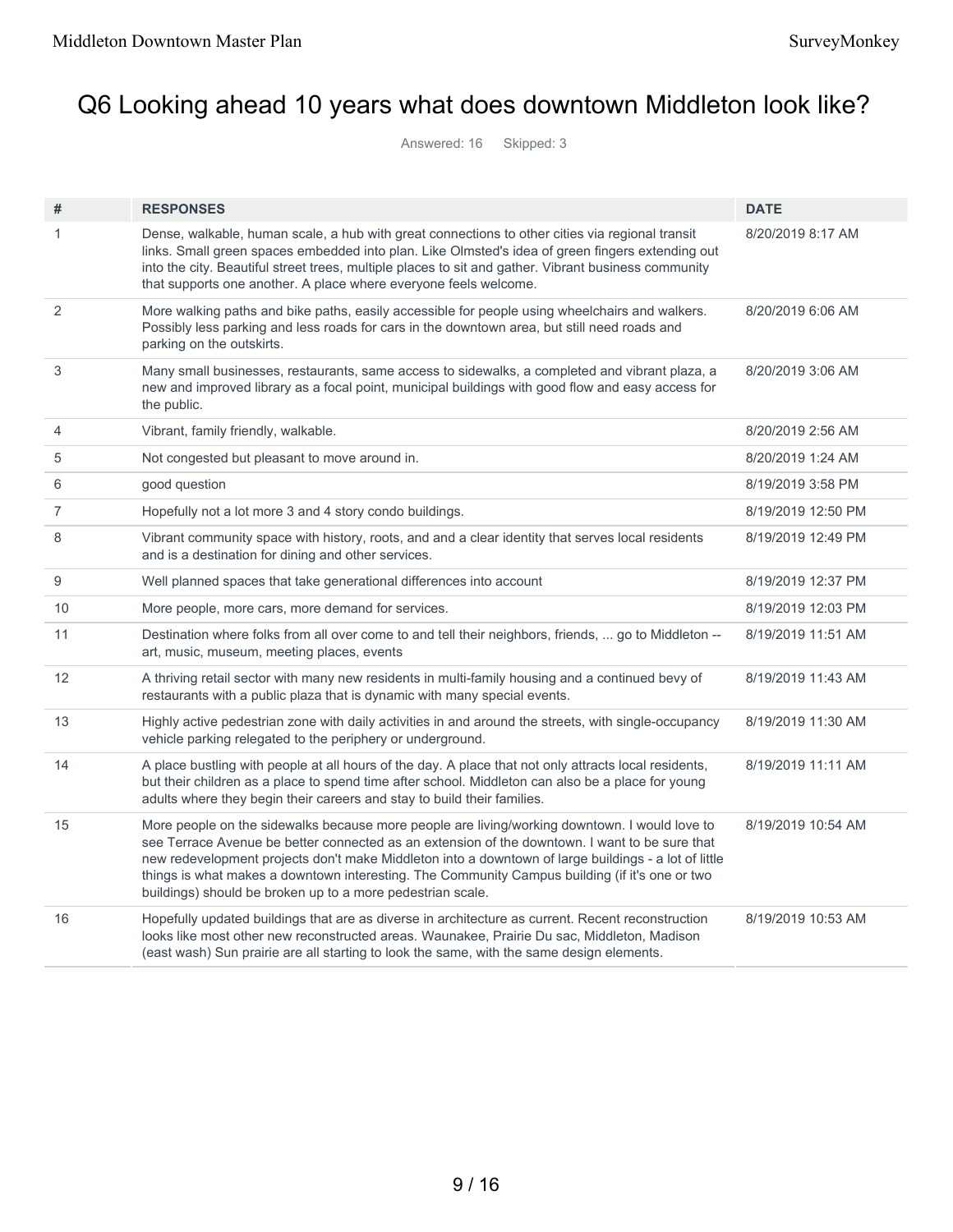## Q7 Please rate the importance of the following facilities in Downtown Middleton.

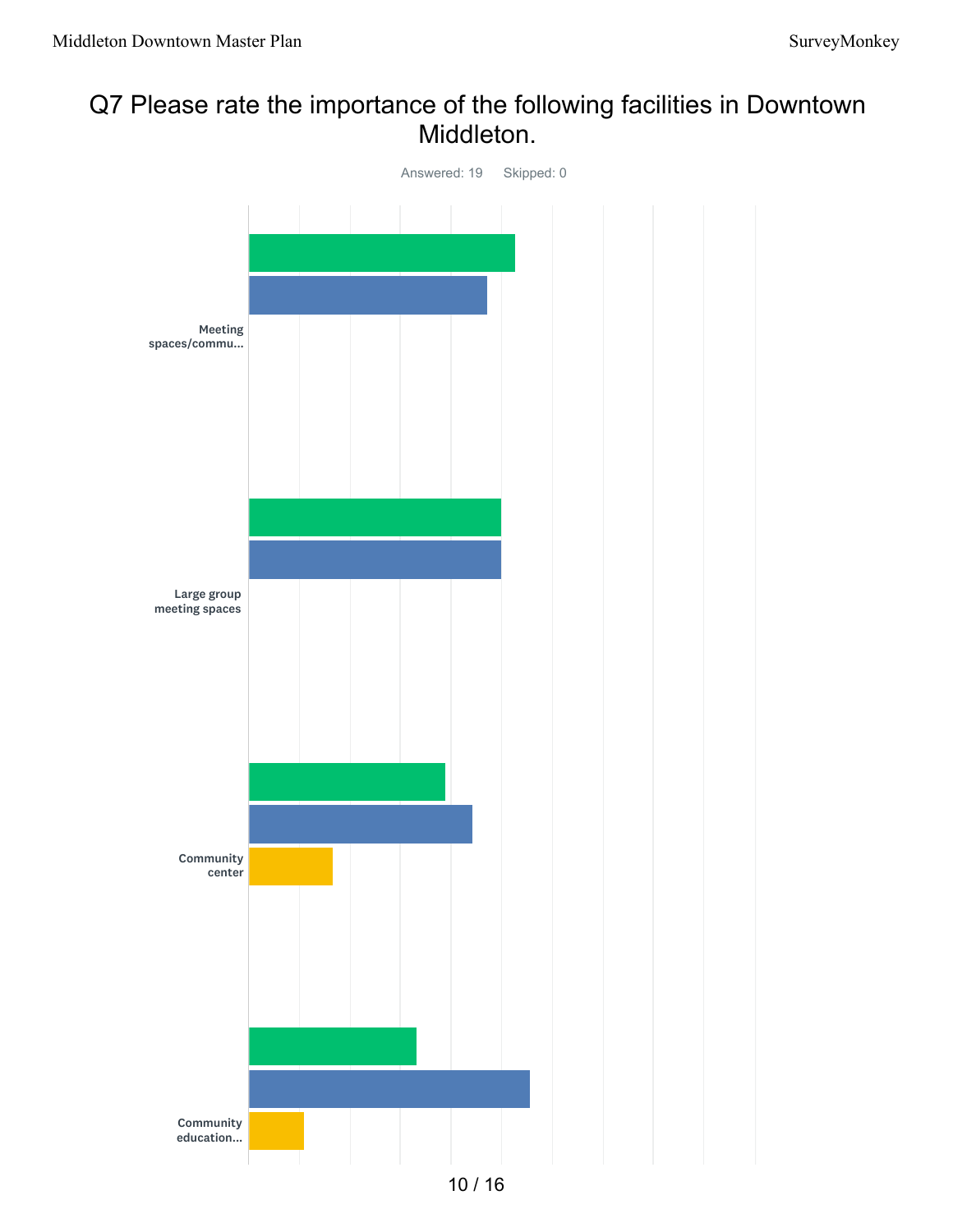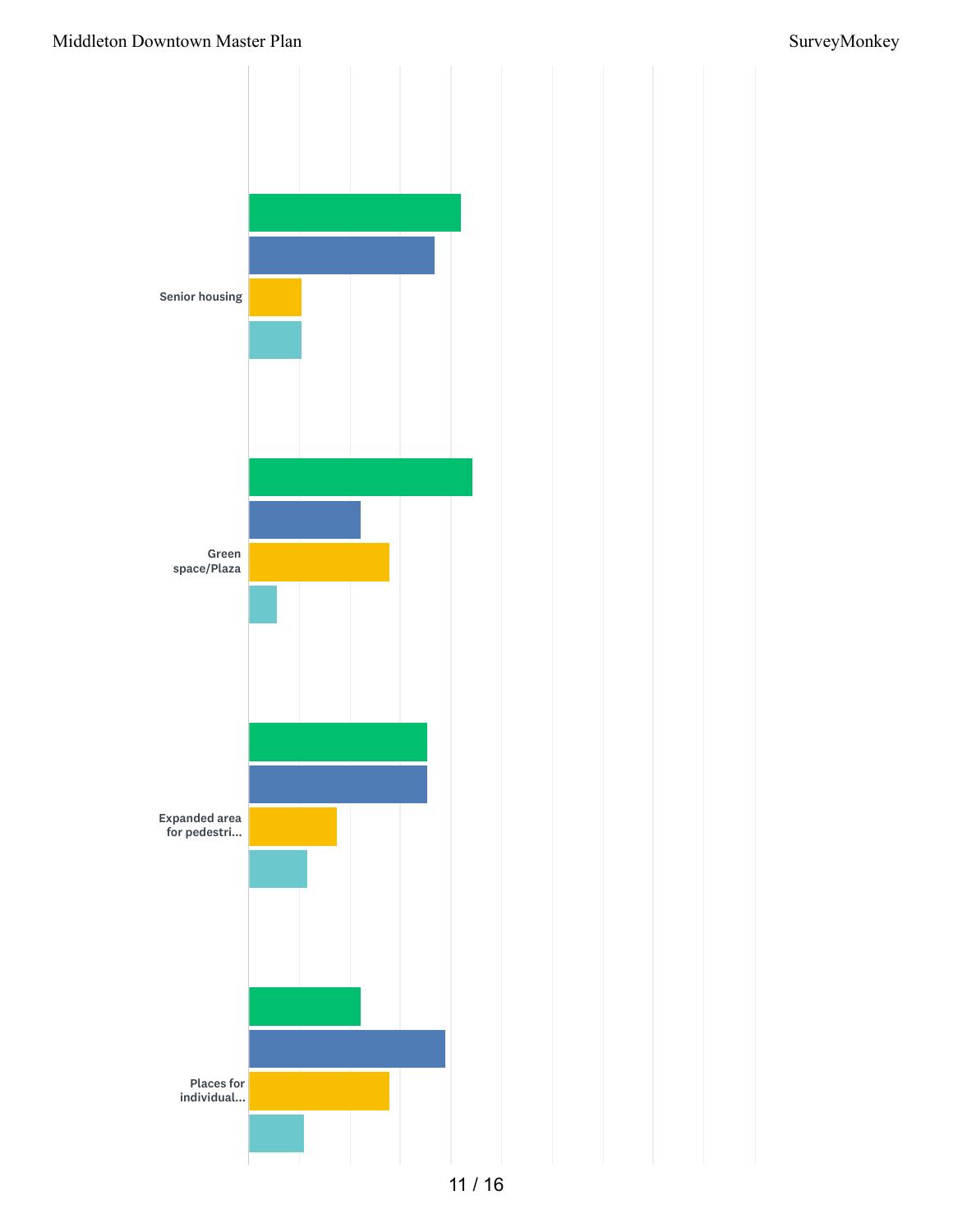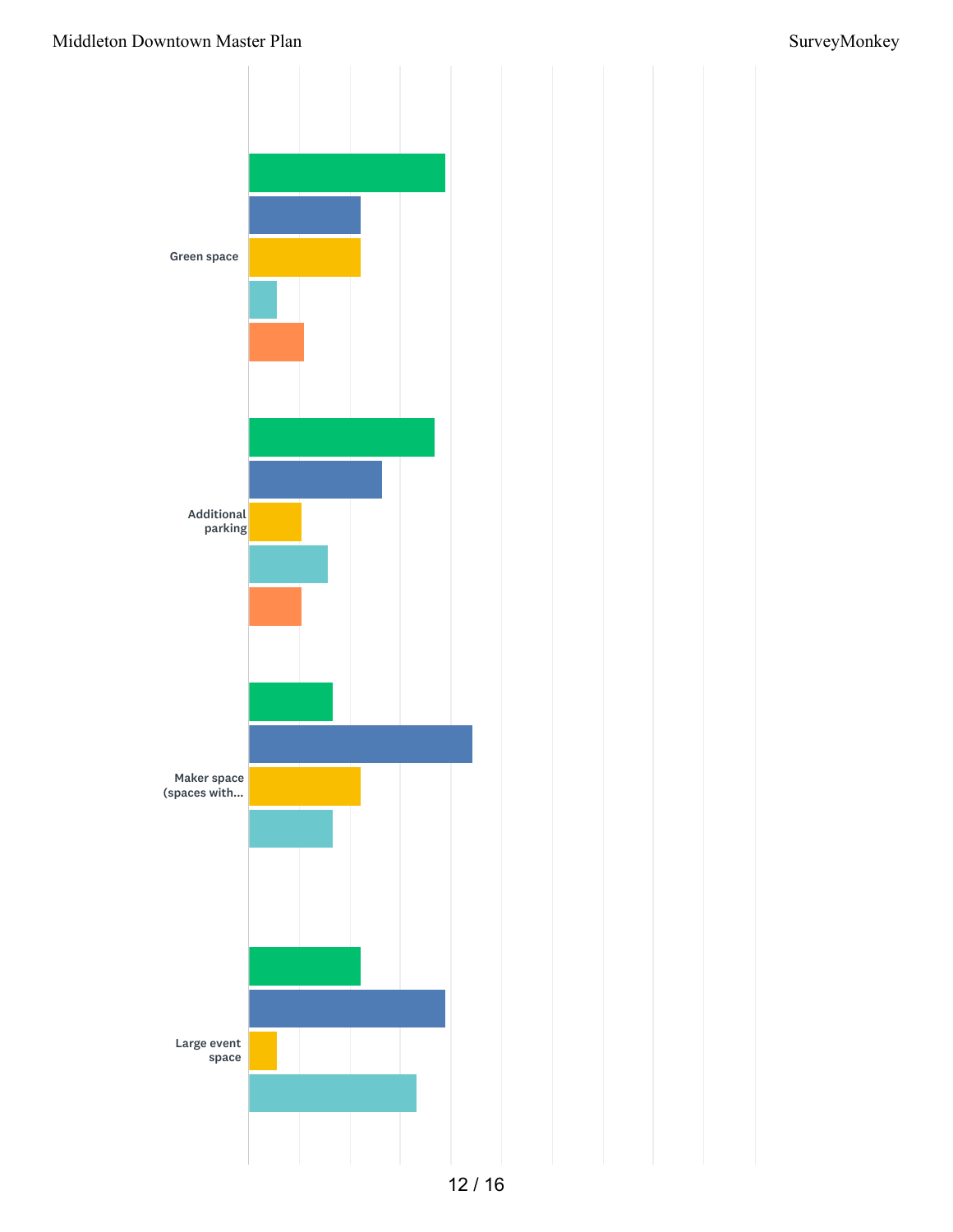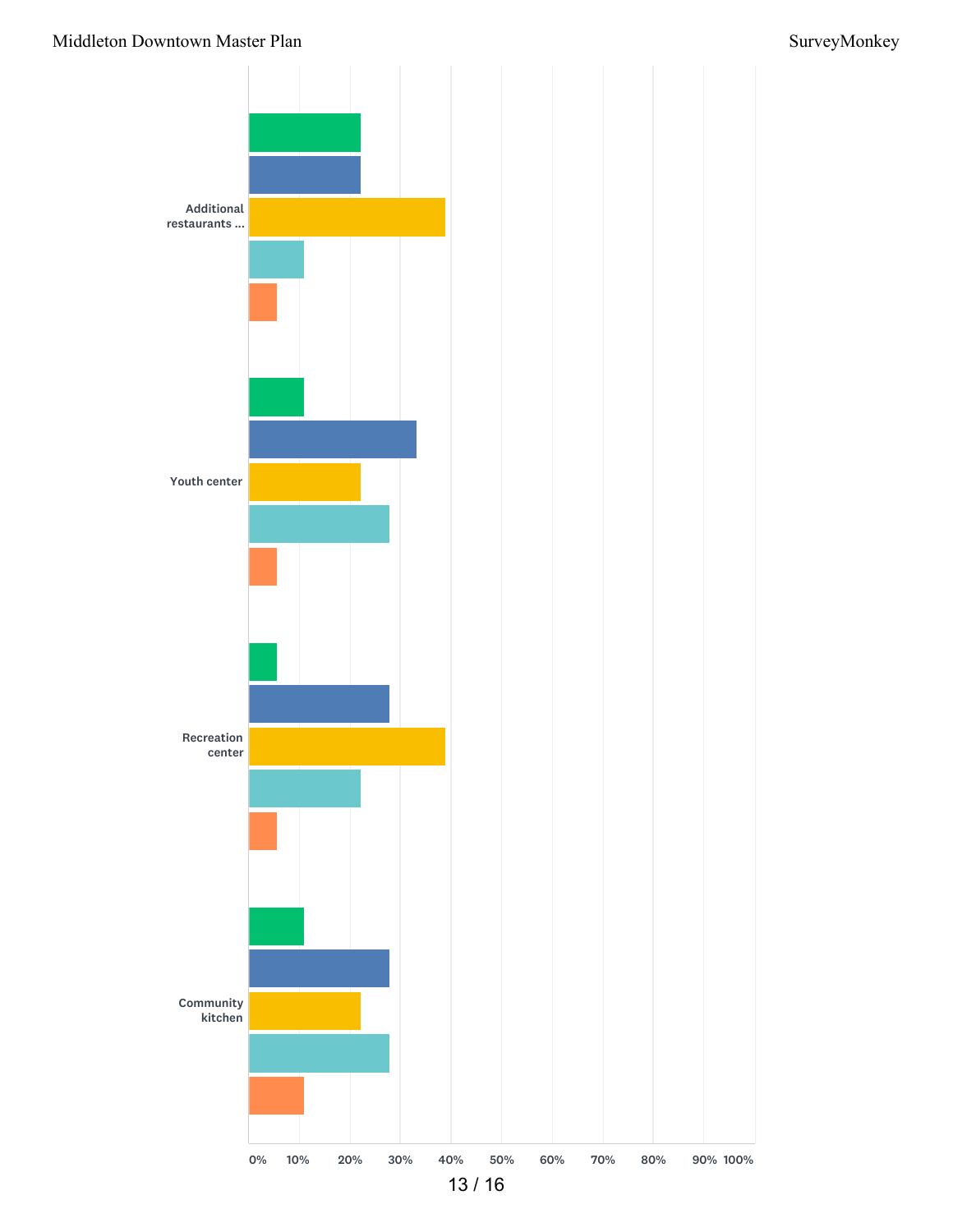| Very Important       | $\mid$ (no label) | <b>Average Importance</b> | (no label) |
|----------------------|-------------------|---------------------------|------------|
| Not Important At All |                   |                           |            |

|                                                                | <b>VERY</b><br><b>IMPORTANT</b> | (NO<br>LABEL)            | <b>AVERAGE</b><br><b>IMPORTANCE</b> | (NO<br>LABEL)            | <b>NOT</b><br><b>IMPORTANT</b><br><b>AT ALL</b> | <b>TOTAL</b> | <b>WEIGHTED</b><br><b>AVERAGE</b> |
|----------------------------------------------------------------|---------------------------------|--------------------------|-------------------------------------|--------------------------|-------------------------------------------------|--------------|-----------------------------------|
| Meeting spaces/community rooms                                 | 52.63%<br>10                    | 47.37%<br>9              | $0.00\%$<br>$\Omega$                | 0.00%<br>$\Omega$        | $0.00\%$<br>$\Omega$                            | 19           | 4.53                              |
| Large group meeting spaces                                     | 50.00%<br>9                     | 50.00%<br>9              | $0.00\%$<br>$\Omega$                | 0.00%<br>$\Omega$        | $0.00\%$<br>$\Omega$                            | 18           | 4.50                              |
| Community center                                               | 38.89%<br>$\overline{7}$        | 44.44%<br>8              | 16.67%<br>3                         | 0.00%<br>$\Omega$        | $0.00\%$<br>$\Omega$                            | 18           | 4.22                              |
| Community education classrooms                                 | 33.33%<br>6                     | 55.56%<br>10             | 11.11%<br>2                         | $0.00\%$<br>$\Omega$     | $0.00\%$<br>$\mathbf 0$                         | 18           | 4.22                              |
| Senior housing                                                 | 42.11%<br>8                     | 36.84%<br>$\overline{7}$ | 10.53%<br>2                         | 10.53%<br>$\overline{2}$ | $0.00\%$<br>$\Omega$                            | 19           | 4.11                              |
| Green space/Plaza                                              | 44.44%<br>8                     | 22.22%<br>$\overline{4}$ | 27.78%<br>5                         | 5.56%<br>$\mathbf{1}$    | 0.00%<br>$\mathbf 0$                            | 18           | 4.06                              |
| Expanded area for pedestrians and<br>cyclists                  | 35.29%<br>6                     | 35.29%<br>6              | 17.65%<br>3                         | 11.76%<br>$\overline{2}$ | $0.00\%$<br>0                                   | 17           | 3.94                              |
| Places for individual study                                    | 22.22%<br>4                     | 38.89%<br>$\overline{7}$ | 27.78%<br>5                         | 11.11%<br>2              | 0.00%<br>$\Omega$                               | 18           | 3.72                              |
| Green space                                                    | 38.89%<br>$\overline{7}$        | 22.22%<br>$\overline{4}$ | 22.22%<br>$\overline{4}$            | 5.56%<br>$\mathbf{1}$    | 11.11%<br>2                                     | 18           | 3.72                              |
| Additional parking                                             | 36.84%<br>$\overline{7}$        | 26.32%<br>5              | 10.53%<br>2                         | 15.79%<br>3              | 10.53%<br>$\overline{2}$                        | 19           | 3.63                              |
| Maker space (spaces with tools and<br>technology for creating) | 16.67%<br>3                     | 44.44%<br>8              | 22.22%<br>4                         | 16.67%<br>3              | $0.00\%$<br>$\Omega$                            | 18           | 3.61                              |
| Large event space                                              | 22.22%<br>$\overline{4}$        | 38.89%<br>$\overline{7}$ | 5.56%<br>$\mathbf{1}$               | 33.33%<br>6              | 0.00%<br>$\Omega$                               | 18           | 3.50                              |
| Additional restaurants / retail                                | 22.22%<br>$\overline{4}$        | 22.22%<br>$\overline{4}$ | 38.89%<br>$\overline{7}$            | 11.11%<br>$\overline{2}$ | 5.56%<br>$\mathbf{1}$                           | 18           | 3.44                              |
| Youth center                                                   | 11.11%<br>2                     | 33.33%<br>6              | 22.22%<br>$\overline{4}$            | 27.78%<br>5              | 5.56%<br>1                                      | 18           | 3.17                              |
| Recreation center                                              | 5.56%<br>1                      | 27.78%<br>5              | 38.89%<br>7                         | 22.22%<br>4              | 5.56%<br>1                                      | 18           | 3.06                              |
| Community kitchen                                              | 11.11%<br>2                     | 27.78%<br>5              | 22.22%<br>4                         | 27.78%<br>5              | 11.11%<br>$\overline{2}$                        | 18           | 3.00                              |

0% 10% 20% 30% 40% 50% 60% 70% 80% 90% 100%

| #              | <b>OTHER (PLEASE SPECIFY)</b>                                                                                                                                                                    | <b>DATE</b>        |
|----------------|--------------------------------------------------------------------------------------------------------------------------------------------------------------------------------------------------|--------------------|
|                | Green infrastructure in streetscapes and in the guts of the city under the roads and buildings.<br>Geothermal that could be stubbed to other businesses.                                         | 8/20/2019 8:17 AM  |
| $\mathcal{P}$  | Library and City Hall                                                                                                                                                                            | 8/20/2019 3:06 AM  |
| 3              | The Library, Senior Center and City Hall all need more space. If you combine them with shared<br>space, you would definitely have sharing issues due to all three places service alot of people. | 8/20/2019 1:24 AM  |
| $\overline{4}$ | a bigger library!                                                                                                                                                                                | 8/19/2019 12:03 PM |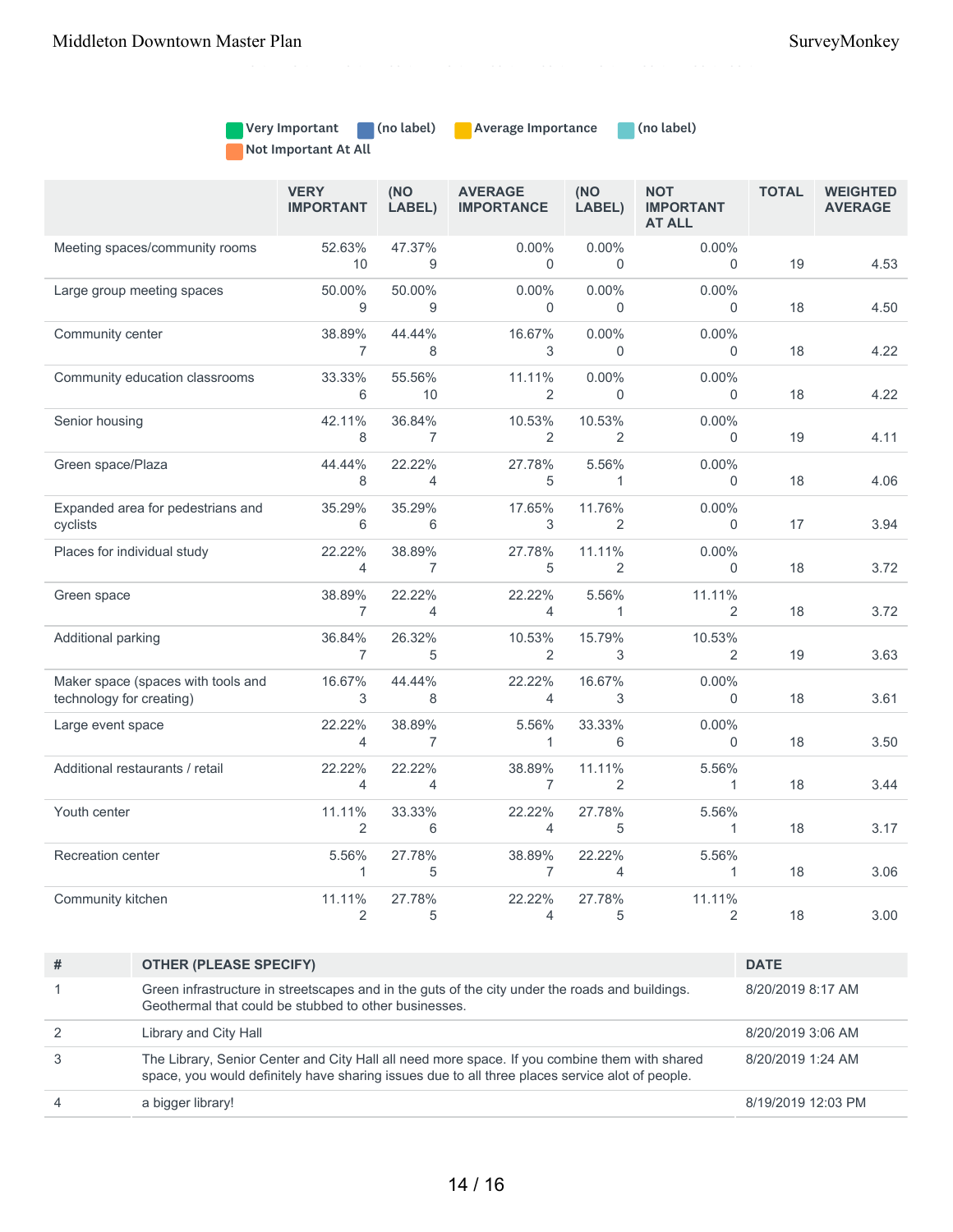## Q8 Can you identify another community that you have visited which you found to be particularly pleasing? What was it about this community that resonated with you?

Answered: 14 Skipped: 5

| #              | <b>RESPONSES</b>                                                                                                                                                                                                                                                                                                                                                                                                                                                                                                                                                                                                                                                                                                                                                             | <b>DATE</b>        |
|----------------|------------------------------------------------------------------------------------------------------------------------------------------------------------------------------------------------------------------------------------------------------------------------------------------------------------------------------------------------------------------------------------------------------------------------------------------------------------------------------------------------------------------------------------------------------------------------------------------------------------------------------------------------------------------------------------------------------------------------------------------------------------------------------|--------------------|
| 1              | Denver, Cole Valley in San Francisco, parts of South Congress in Austin, Sebastopol, CA. What I<br>liked was the colorful vibrancy of the streetscape, paving patterns, scale that felt comfortable- not<br>super tall buildings, but dense with multiple businesses (coffee shop, hardware store, clothing<br>store, drugstore, restaurant all close together), farmer's market. Locally owned businesses- no<br>chains. Multi-use spaces for festivals, markets, special events, etc. Part of the vibrancy was design<br>and mix of uses, but a lot of it was the programming and community led use of the space - farmer's<br>markets, Thursday night flea markets with outdoor fireplaces and food carts, bands playing,<br>businesses open late. GOOD PUBLIC TRANSPORT. | 8/20/2019 8:17 AM  |
| 2              | I can't identify a particular community, but I like when communities have a welcoming feel in the<br>downtown area. Good for strolling in the evening. Pleasant lighting, central green areas, a<br>gathering spot with a feature of interest (fountain, artwork, plaza, etc.) Many nice restaurants and<br>interesting retail stores to visit.                                                                                                                                                                                                                                                                                                                                                                                                                              | 8/20/2019 6:06 AM  |
| 3              | Cedarburg WI. The area is very walkable with lots of small businesses, restaurants, a library, and<br>governmental services all within a few blocks. There is easy access to a bike trail system.                                                                                                                                                                                                                                                                                                                                                                                                                                                                                                                                                                            | 8/20/2019 3:06 AM  |
| 4              | Galena, preservation of historic buildings.                                                                                                                                                                                                                                                                                                                                                                                                                                                                                                                                                                                                                                                                                                                                  | 8/20/2019 2:56 AM  |
| 5              | The ones out in Maine. They are roomy and easy to get around in. The City Halls, Libraries and<br>Senior Centers are at the end of the towns. They are designed in two pieces. Parking and flow for<br>retail and restaurants and parking for the community buildings. Each by each other but both<br>designed to accommodate their needs of people.                                                                                                                                                                                                                                                                                                                                                                                                                         | 8/20/2019 1:24 AM  |
| 6              | no opinion                                                                                                                                                                                                                                                                                                                                                                                                                                                                                                                                                                                                                                                                                                                                                                   | 8/19/2019 3:58 PM  |
| $\overline{7}$ | No.                                                                                                                                                                                                                                                                                                                                                                                                                                                                                                                                                                                                                                                                                                                                                                          | 8/19/2019 12:50 PM |
| 8              | not off the top of my head                                                                                                                                                                                                                                                                                                                                                                                                                                                                                                                                                                                                                                                                                                                                                   | 8/19/2019 12:49 PM |
| 9              | Waunakee wonderful community center with a separate program for seniors who don't want to<br>mixed in with the younger people                                                                                                                                                                                                                                                                                                                                                                                                                                                                                                                                                                                                                                                | 8/19/2019 12:37 PM |
| 10             | Stoughton's downtown retail                                                                                                                                                                                                                                                                                                                                                                                                                                                                                                                                                                                                                                                                                                                                                  | 8/19/2019 11:43 AM |
| 11             | Bloomington, Indiana. Outdoor seating around cafes, street performers, quality architecture.                                                                                                                                                                                                                                                                                                                                                                                                                                                                                                                                                                                                                                                                                 | 8/19/2019 11:30 AM |
| 12             | Another community that I loved living in was Copenhagen, Denmark, specifically the Vesterbro<br>neighborhood. I loved that I could leave my apartment and walk across the street to the grocery<br>store, or a thai restaurant, or a cafe, or a park. I also loved the bike lanes that were separated by<br>grade from the street, and that families with small children could even ride in the middle of a busy<br>intersection without worry.                                                                                                                                                                                                                                                                                                                              | 8/19/2019 11:11 AM |
| 13             | Ann Arbor, Michigan because of the number of interesting small shops (lots of locally-owned<br>bookstores).                                                                                                                                                                                                                                                                                                                                                                                                                                                                                                                                                                                                                                                                  | 8/19/2019 10:54 AM |
| 14             | Stoughton Old school charm                                                                                                                                                                                                                                                                                                                                                                                                                                                                                                                                                                                                                                                                                                                                                   | 8/19/2019 10:53 AM |
|                |                                                                                                                                                                                                                                                                                                                                                                                                                                                                                                                                                                                                                                                                                                                                                                              |                    |